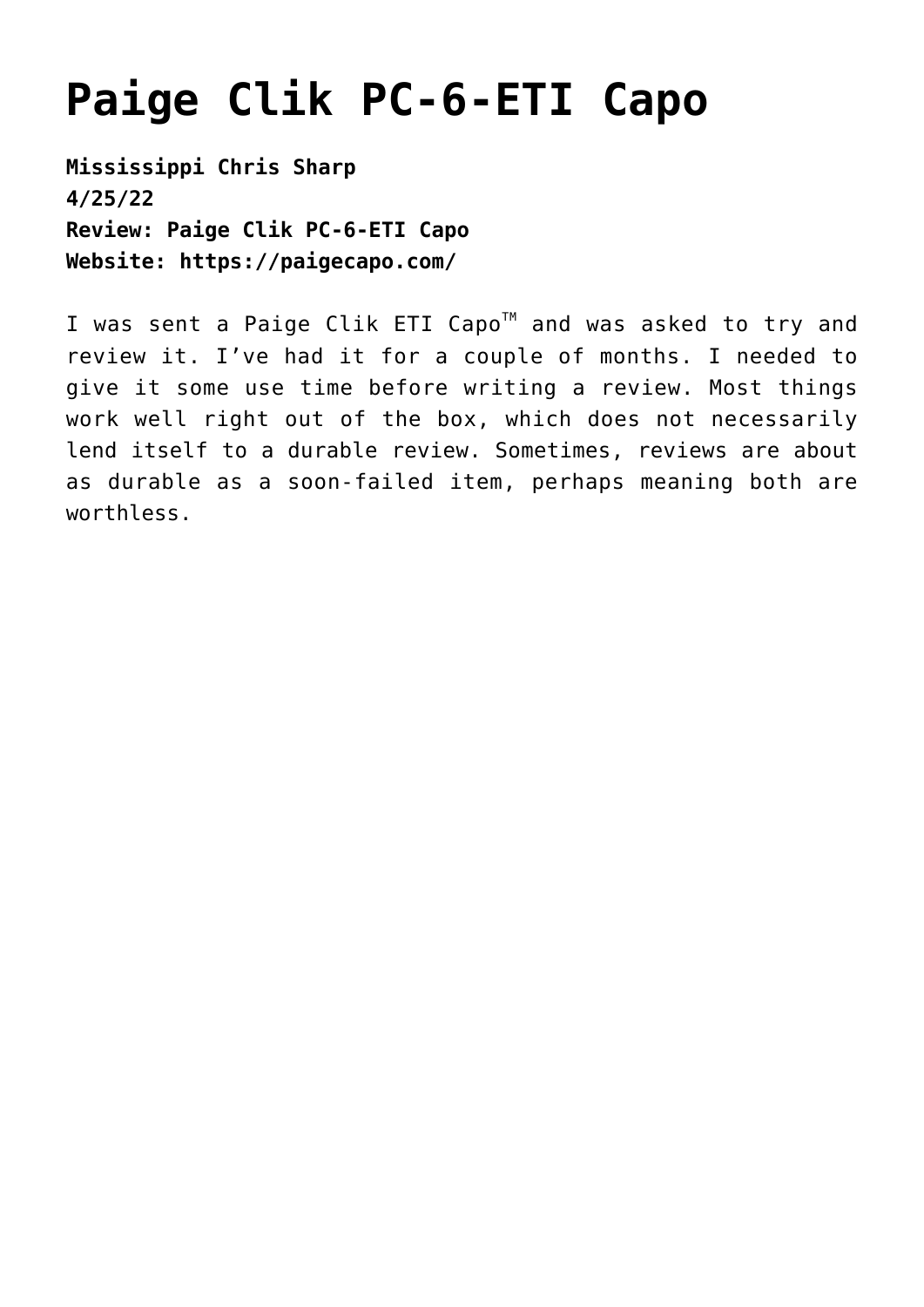

What does one say about a capo? It clamps the strings. It works well or not. It does what it's supposed to do or not.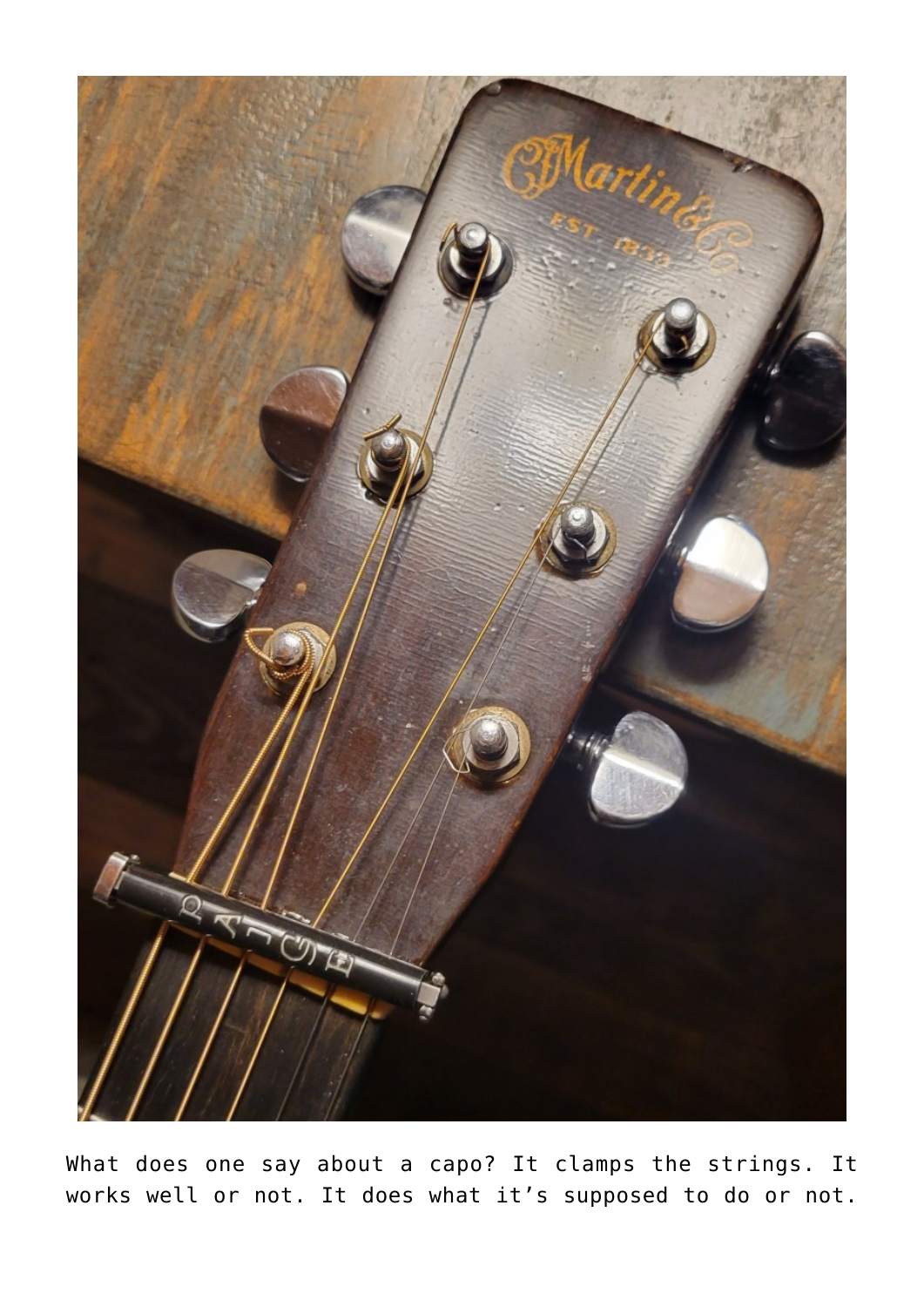They pretty much all do that, or not. I've used capos that have levers that clamp over center, other screw-type capos, capos with elastic bands, capos with scrolled spring levers, capos with friction clutch engagement, capos that look like exotic birds from deep darkest Amazonia, heavy rubber bands, and a fat pencil stub, blah, blah, blah, sometimes victimizing myself with nearly every new design, gimmick, or enhancement that engineers or engineer wannabes can come up with. None of them made me play like Tony Rice, which I found more than a bit disappointing. Some have been entirely functional, and others a woeful waste of my money. I even made my own solid brass capo once, finishing it to a shiny polish. I still have it, and it works well. Trust me, brazing brass is rather tricky since your weld filler material and the material you're welding all melt at the same temperature. I decided the capo business was best left to others. It was a decision I've never regretted.

I'll have to say that I was intrigued when asked to try out a new capo from Paige. I've had a Paige for a long time. In photo 2 is a Paige original capo that's been on my Martin D-28 for close to thirty years, so I can already testify that Paige capos are durable, functional, practical, and a good value for the money. The thing that first drew me to them is that I always know where my capo is, either in use or safely stowed behind the nut, so I've never misplaced it. Other capos have been lost on festival grounds amid mud and leaves, or are tucked away unseen and lost to memory in old guitar cases somewhere, or borrowed and never returned by someone who had lost or forgot his capo and urgently needed one.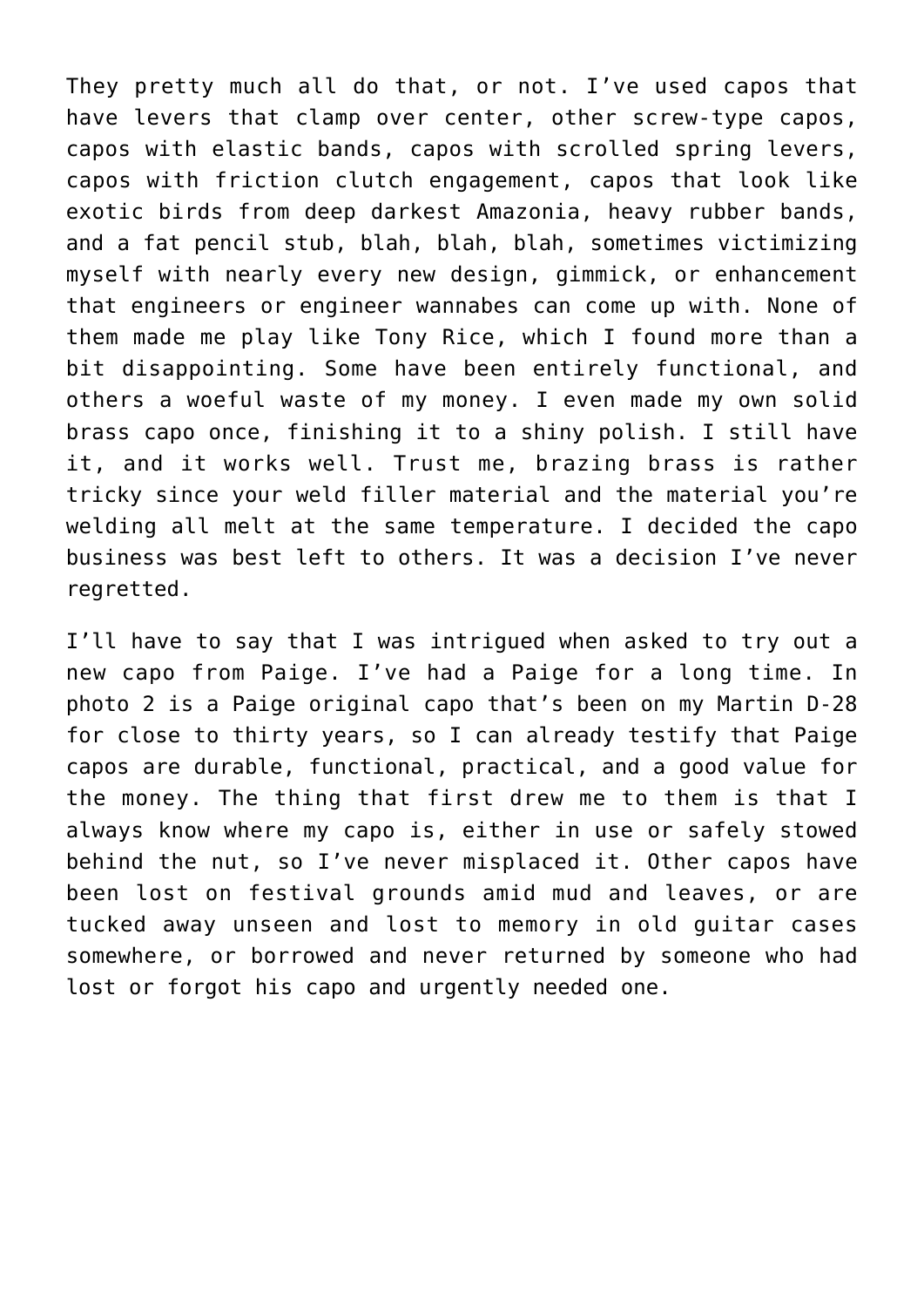

What's special about the Paige Clik ETI Capo, I wondered? It didn't take me long to find out, though to get the full benefits, I had to watch the video shown at this link: [https://paigecapo.com/pick-your-paige/.](https://paigecapo.com/pick-your-paige/) The things I quickly learned on my own are that the Clik ETI capo does not tend to pull the guitar out of tune as some others do, and the aggressive threads on the screw, similar in pitch to the acme threads found on wood clamps, vises, etc., which allow one to quickly cover a lot of space rather than the 10-32 screws found on other screw-type capos. I did not notice the quickclamp/quick-release feature until I watched the above video. This turns out to be quite handy: position the capo in the desired location, push the screw and give the capo a preliminary clamp, then tighten a single turn on the screw to give it a full clamp. Squeeze the quick release, and the capo immediately disengages, allowing you to return it to its atrest position behind the nut.

The individual string cushions also allow you to clamp the strings without too much pressure, which is a good thing since excessive clamp pressure can pull a guitar (and particularly a banjo) out of tune. The replaceable individual string cushions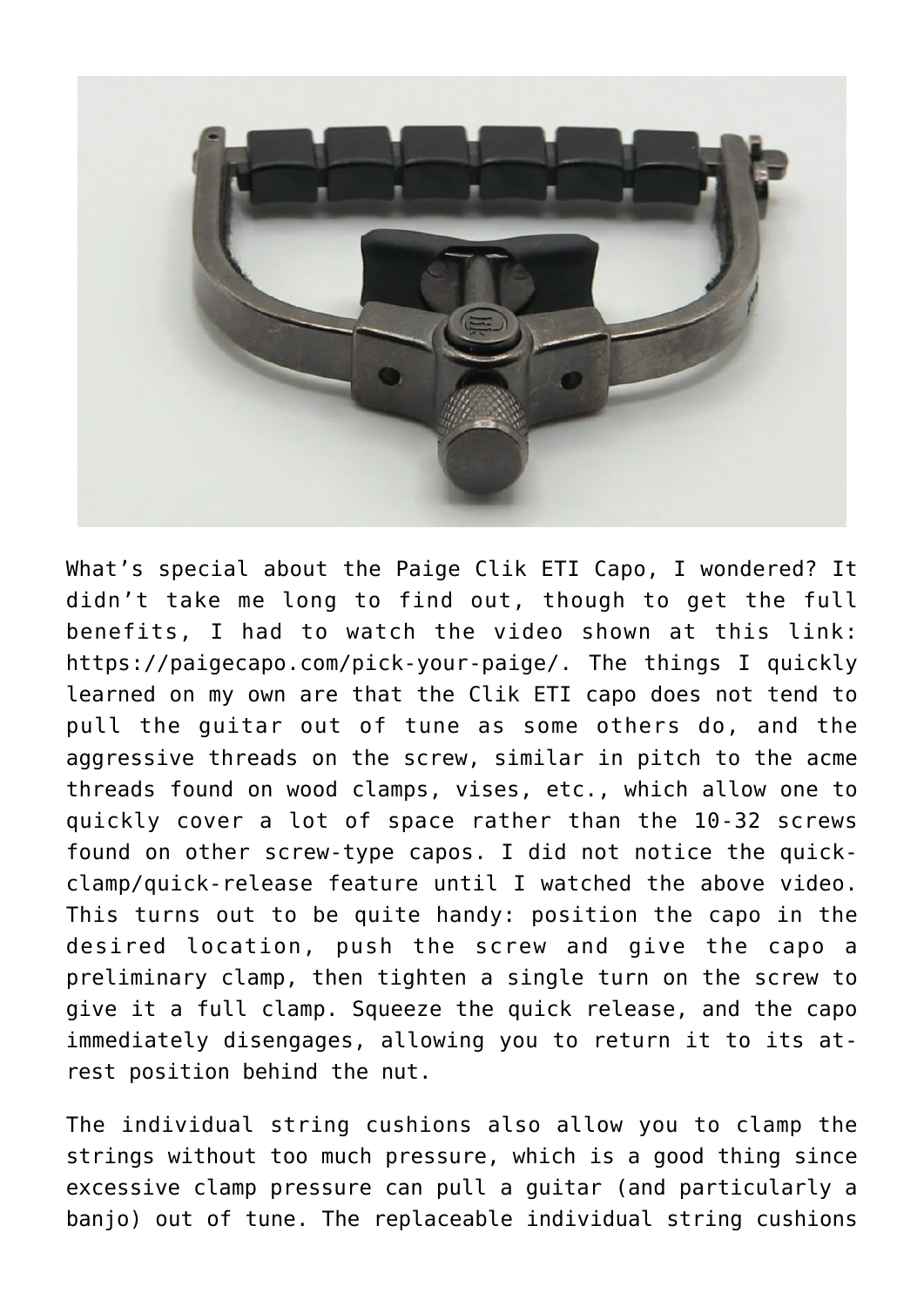are easily removable, allowing one to experiment with alternative tunings that require dropped notes.



Photo 3 shows the Paige Clik ETI capo installed on my 000 Rosewood Tennessee guitar. It's found a home there.

Unless being better able to stay in tune is the benefit of the ETI (enhanced tone innovation) part of the capo, I don't yet understand how the tone is enhanced. Being in tune is critical, and no one enjoys having to retune every time a capo is put in place. Retuning with the capo clamped in place can lead to frustrating on-stage experiences for the artist and, worse, for the audience. Eeeeeekkk!